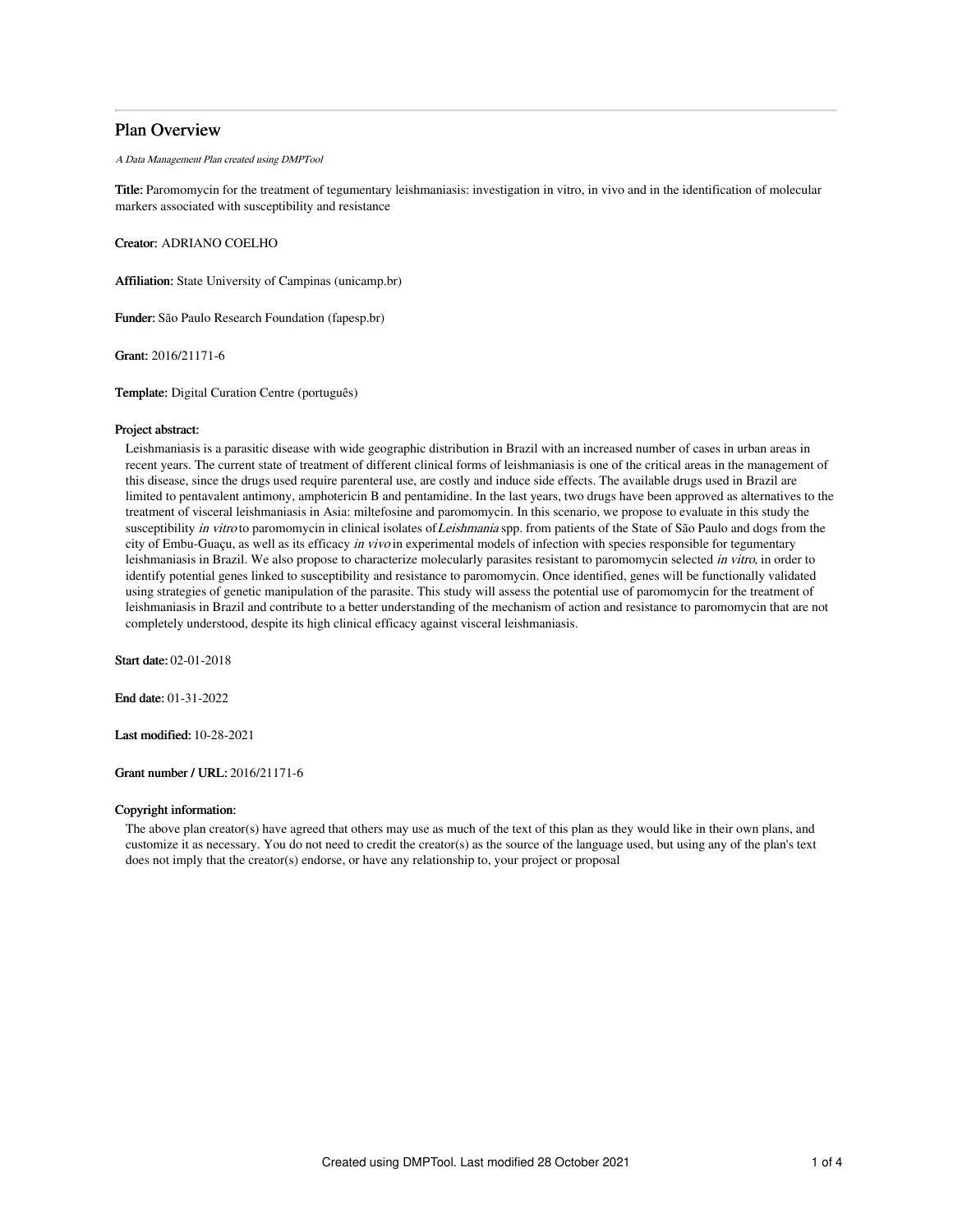# Paromomycin for the treatment of tegumentary leishmaniasis: investigation in vitro, in vivo and in the identification of molecular markers associated with susceptibility and resistance

## Coleta de Dados

#### Que dados serão coletados ou criados?

- 1) Isolates from humans and dogs of the parasite of the genus Leishmania.
- 2) Drug resistant lines selected in vitro of the parasite of the genus Leishmania.
- 3) Transgenic lines of the parasite of the genus Leishmania.
- 4) DNA sequences from ITS (internal transcribed spacer) of isolates of Leishmania.
- 5) Whole genome sequences of clinical isolates and drug resistant lines of the parasite of the genus Leishmania.
- 6) Drug susceptibility assays in vitro and in vivo against the parasite of the genus Leishmania.

#### Como os dados serão coletados ou criados?

- 1) Isolates of Leishmania sp. are obtained from patients and dogs.
- 2) Transgenic lines are generated using molecular genetic technology.
- 3) Drug susceptibility assays are conducted by colorimetric methods and/or counting.
- 4) DNA sequence analyses are conducted with individual DNA extractions followed by Illumina sequencing and/or Sanger sequencing.

## Documentação e Metadados

#### Que documentação e metadados acompanharão os dados?

All data will be made publicly available after publication. At this point the data may be used in meta-analyses with the caveat of full citation.

## Ética e Conformidade Legal

## Como você administrará qualquer questão ética?

This research does not involve human participants.

#### Como você vai gerenciar os direitos autorais e os direitos de propriedade intelectual (IP / IPR)?

There is no copyright and IPR of any generated data.

## Armazenamento e Backup

## Como os dados serão armazenados e terão backup durante a pesquisa?

1) Isolates and transgenic lines of Leishmania sp. are stored at -150 °C in the facilities of the Department of Animal Biology of Institute of Biology, UNICAMP. Replicates are also stored in a -80oC freezer.

2) The primary and processed DNA sequences, and drug susceptibility data originated from the project are stored on personal computers and in an external hard disk that are backed-up through archive storage and supported by IT specialists. All data sets will be made freely available after publication.

3) Whole genome and DNA sequences data will be deposited in databases for public access, after publication.

#### Como você vai gerenciar o acesso e a segurança?

1) Isolates and transgenic lines are stored in secure facilities, in accordance with regulations concerning pathogenic materials, at the Department of Animal Biology of the Institute of Biology at UNICAMP.

2) Whole genome and DNA sequences will be stored in database after publication. No additional security is required.

3) There is a potential risk regarding the storage of the isolates and transgenic parasites in the liquid nitrogen container archives and freezer. This is mitigated by the security measures in place: locked doors and freezers.

## Seleção e Preservação

#### Quais dados são de valor a longo prazo e devem ser mantidos, compartilhados e / ou preservados?

1) Isolates and transgenic lines of Leishmania spp.

- 2) Drug susceptibility assays data.
- 3) Whole genome sequences.
- 4) General DNA sequences of Leishmania spp.

Qual é o plano de preservação a longo prazo do conjunto de dados?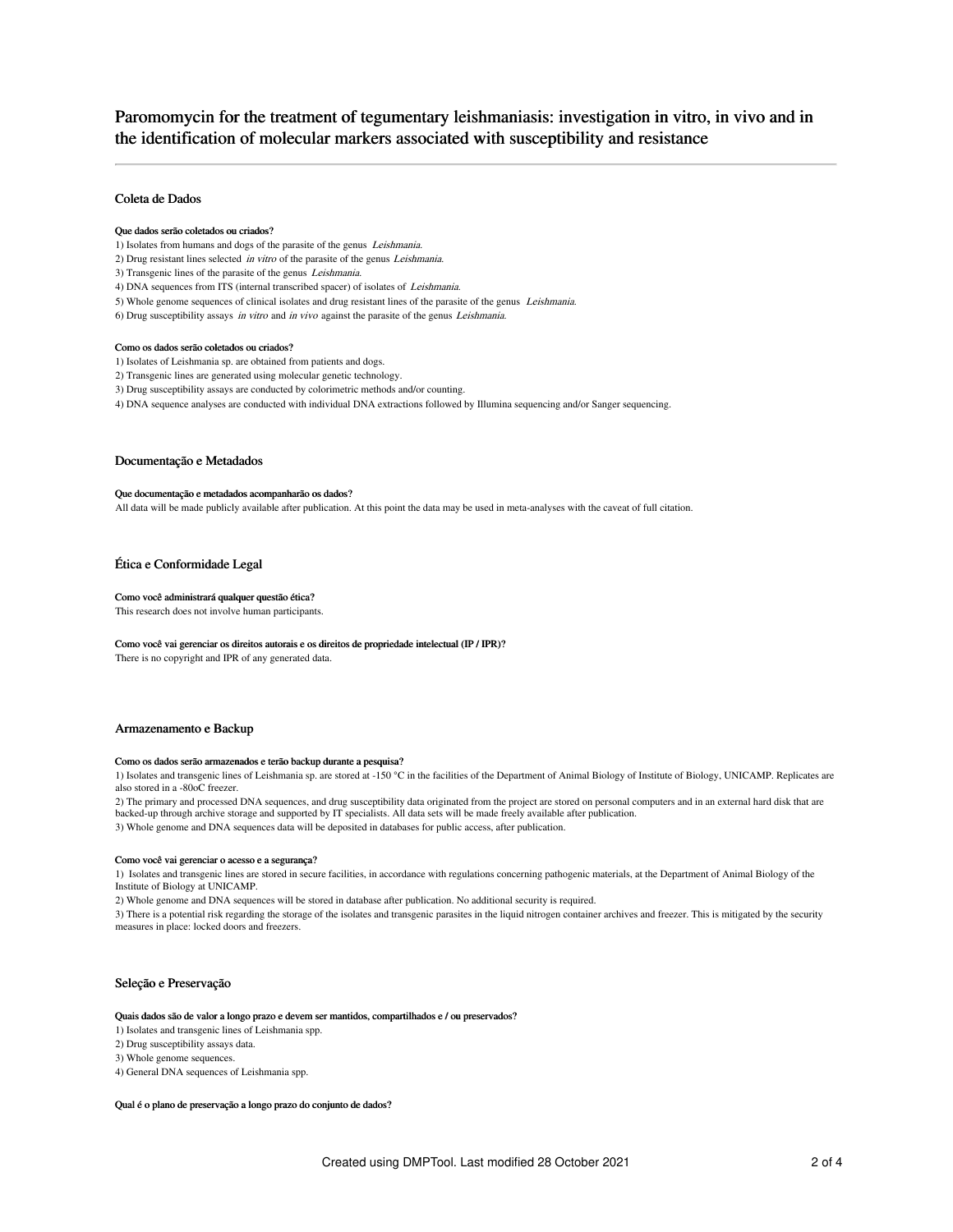1) Isolates and transgenic lines of Leishmania sp. are stored at -150 °C in the facilities of the Department of Animal Biology of Institute of Biology, UNICAMP. Replicates are also stored in a -80oC freezer.

2) The primary and processed DNA sequences, and drug susceptibility data originated of the project are stored on personal computers and in an external hard disk that are backed-up through archive storage and supported by IT specialists. All data sets will be made freely available after publication. 3) Whole genome and DNA sequences data will be deposited in databases for public access, after publication.

# Compartilhamento de Dados

## Como você vai compartilhar os dados?

Beyond publication in internationally highly recognized peer-reviewed journals, all results will be disseminated through poster and oral presentations at national and<br>international conferences. Publications will be deposit The main investigator will coordinate requests for access, committed to the principles of open science.

#### Existem restrições ao compartilhamento de dados requeridos?

There is no restriction for data sharing.

## Responsabilidades e Recursos

#### Quem será responsável pelo gerenciamento de dados?

Prof. Adriano C. Coelho

## Quais recursos você precisará para entregar seu plano?

Funding is need to storage costs of isolates and transgenic lines of Leishmania spp., and for preparing/generating data for deposit.